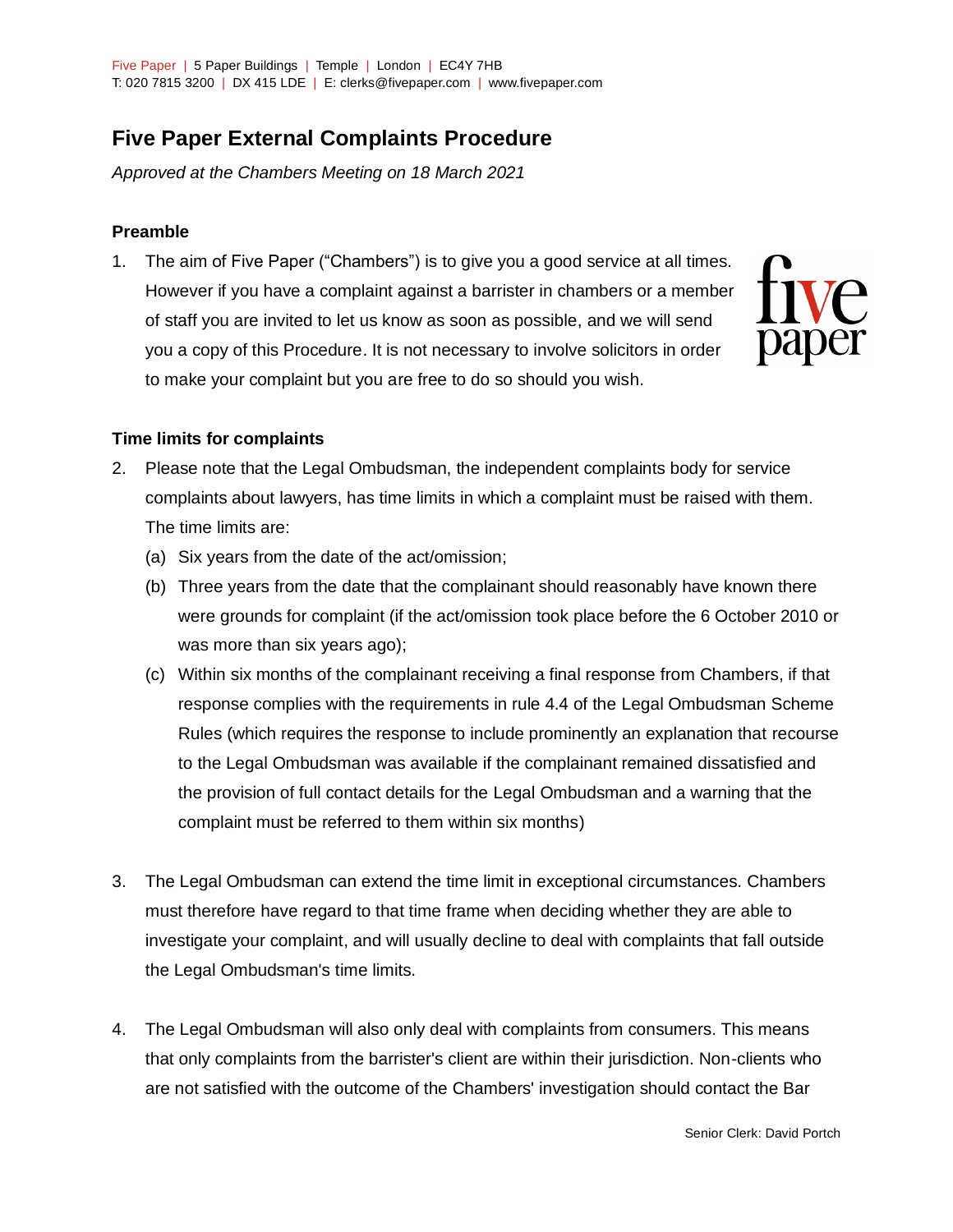Standards Board rather than the Legal Ombudsman (see further as to this the concluding two paragraphs of this procedure).

5. It should be noted that it may not always be possible for Chambers to investigate a complaint brought by a non-client. This is because the ability of Chambers to investigate satisfactorily and resolve such matters is limited and complaints of this nature are often better suited to the disciplinary processes maintained by the Bar Standards Board. Therefore, Chambers will make an initial assessment of the complaint and if it feels that the issues raised cannot be satisfactorily resolved through the Chambers complaints process they will refer you to the Bar Standards Board.

## **Complaints Made by Telephone**

- 6. You may wish to make a complaint in writing and, if so, please follow the procedure in paragraph 8 below. However, if you would rather speak on the telephone about your complaint, then please telephone in the first instance Chambers' Senior Clerk, David Portch, and tell him who your complaint is against, what it is about and what you believe should be done about it. He will make a note of your name, address and telephone number and of what you tell him, and seek to resolve your complaint with you there and then. If the matter is resolved, the outcome will be recorded, you will be asked to confirm that you are satisfied with the outcome and a record will be made that you are satisfied. You may also wish to record the outcome of the telephone discussion in writing yourself.
- 7. If your complaint is not resolved informally as above, you will be invited to write to us about it so that it can be investigated formally.

## **Complaints made in Writing**

- 8. Please give the following details:
	- Your name and address:
	- Which member(s) of Chambers or Chambers' staff you are complaining about;
	- The detail of the complaint; and
	- What you believe should be done about it.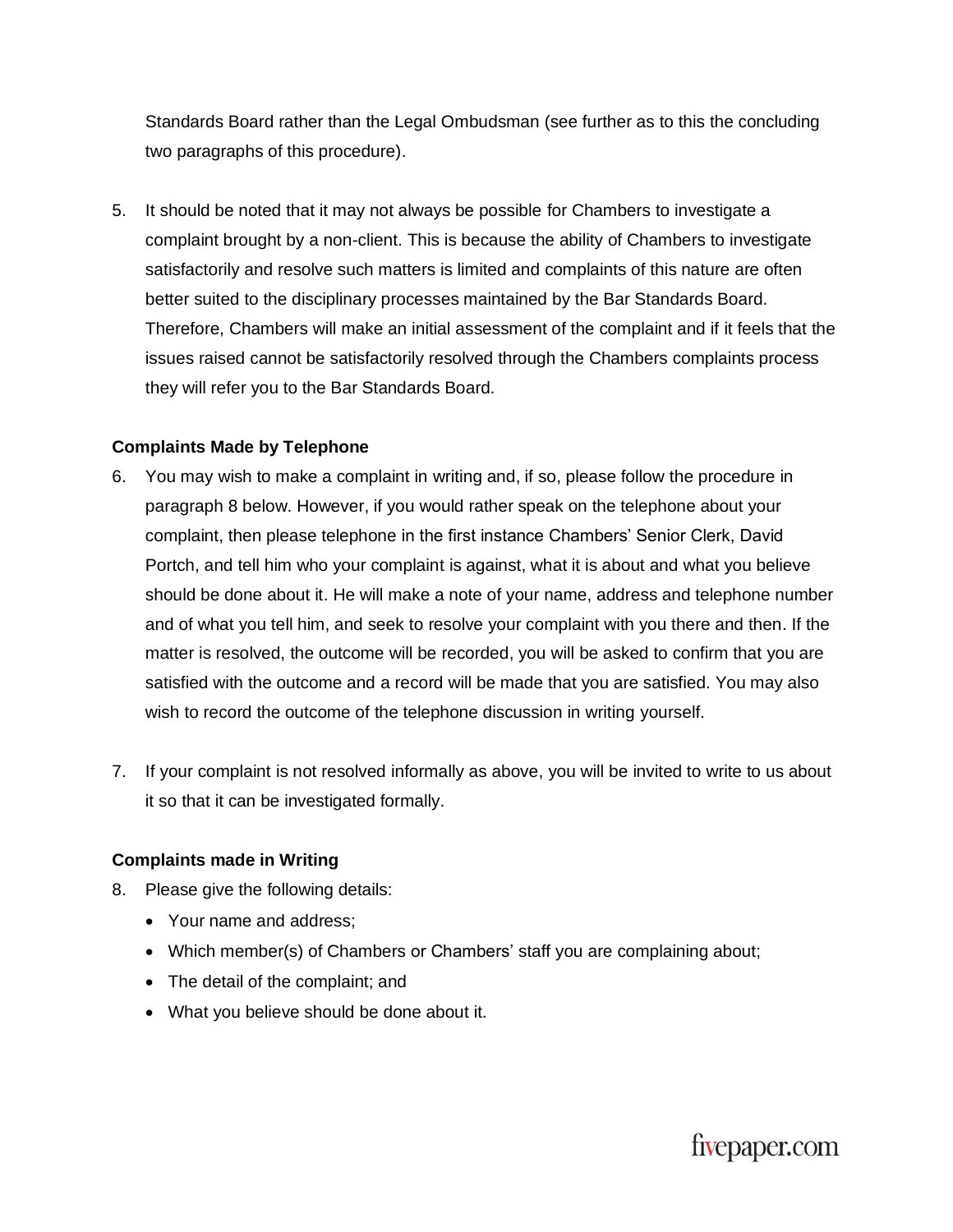- 9. Please address your letter to the Chair of the Chambers Complaints Panel at Chambers' address. We will, where possible, acknowledge receipt of your complaint within two days and provide you with details of how your complaint will be dealt with.
- 10. Our Chambers has a Panel made up of experienced members of Chambers and a senior member of staff, which considers any written complaint. Within 14 days of your letter being received the Chair of the Panel or his deputy in his absence will appoint a member of the panel to investigate it. If your complaint is against the Chair of the Panel, the next most senior member of the panel will investigate it. In any case, the person appointed will be someone other than the person you are complaining about.
- 11. The person appointed to investigate ("the investigator") will write to you as soon as possible to let you know he has been appointed and that he will reply to your complaint within 14 days if possible. If however he concludes then or finds later that he is not going to be able to reply within 14 days, he will set a different date for his reply and inform you of that date and of the reasons for the delay. In the course of his investigation the investigator will speak to the barrister or member of staff against whom you have complained, and any other people he identifies as having something to contribute. He will also review all relevant documents and if necessary will revert to you for further information and/or clarification. His report at the end of that process, which will be sent to both you and the barrister or member of staff complained against, will set out:
	- the nature and scope of his investigation;
	- his conclusion on each complaint and the basis in each case for his conclusion; and
	- if he finds that you are justified in your complaint, his proposals for resolving the complaint.

#### **Powers**

- 12. The investigator shall have power to adopt any of the measures listed below, namely.
	- (a) the dismissal of the complaint;
	- (b) a decision that no action will be taken on the complaint;
	- (c) a requirement that the barrister or member of staff complained about, should write a letter of apology or explanation to the complainant;
	- (d) a decision that the Head of Chambers or Senior Clerk should write a letter of apology and/or explanation to the complainant;

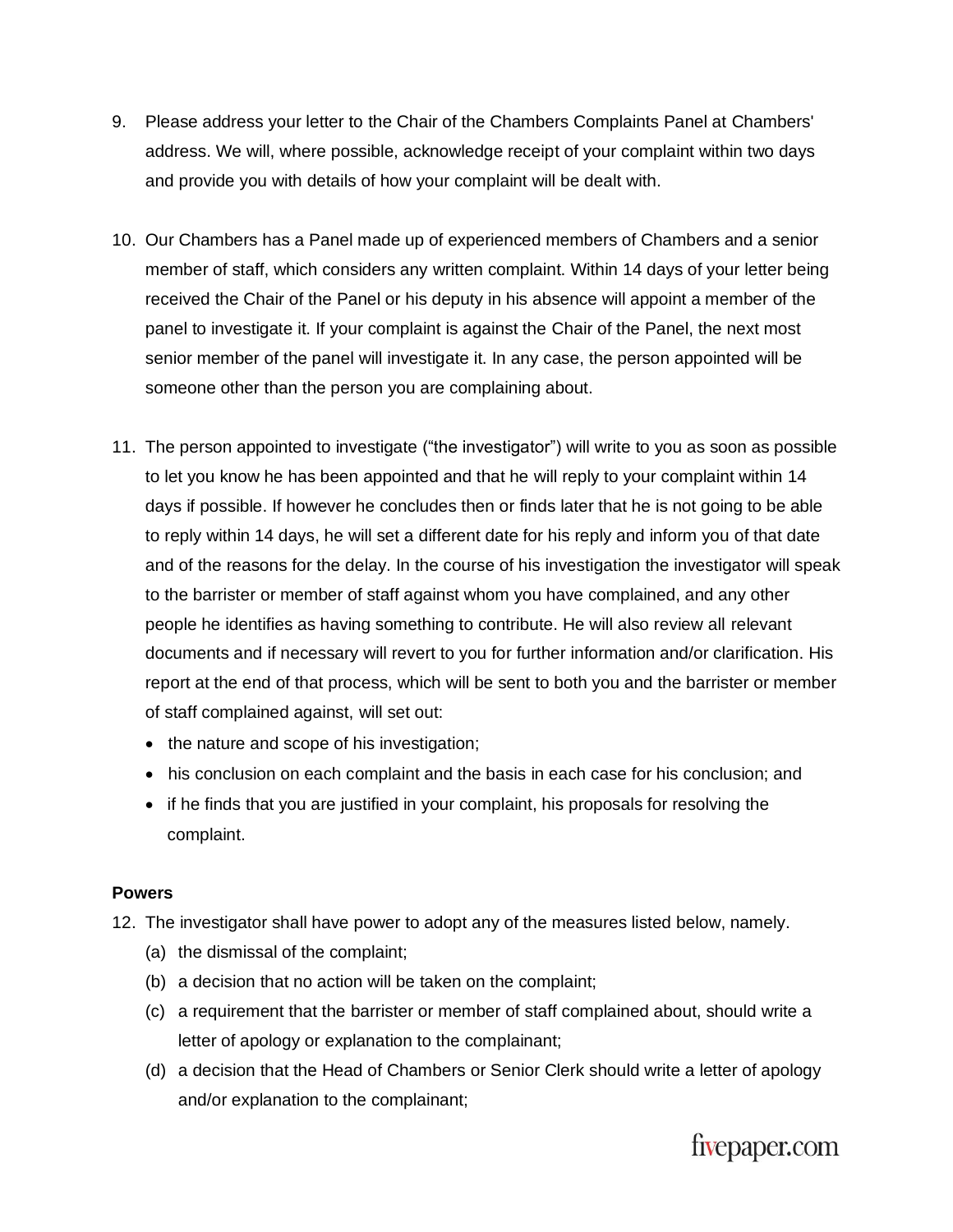- (e) a requirement that the barrister complained of should waive or repay a professional fee or part thereof;
- (f) a requirement that the barrister complained about pay compensation to the complainant limited to £750;
- (g) a requirement that the barrister or member of staff should attend an interview with the Head of Chambers for discussion about the matters raised by the complaint and/or to be rebuked by the Head of Chambers);
- (h) a recommendation that Chambers consider the expulsion of the barrister;
- (i) if the complaint is about a member of staff, a decision to implement the Chambers Staff Disciplinary Procedure;
- (j) a decision to refer the conduct of the barrister to the Bar Standards Board.

The powers in para 12 (e), (f), (h), (i) and/ or (j) may only be imposed where the measure is approved by the Chair (or, in his absence, deputy) of the Panel. You will be informed of the investigator's decision as soon as practicable, and in any event not more than seven days after the decision.

#### **Appeal by Barrister**

13. In the event of the imposition of one of the measures in Para 12 (e), (f) or (h) the Barrister concerned may appeal to a person to be nominated by the Chair of the Bar for the time being. Such an appeal is to be brought by notice in writing to the Chair of the Panel within seven days of notification of the decision complained of. Upon receipt of the notice the Chair of the Panel shall within seven days refer it to the Chair of the Bar with a request that he or she nominate a person to consider the appeal. Upon considering the appeal the nominated person may either (i) dismiss the appeal or (ii) impose any less severe measure.

#### **Bar Mutual Indemnity Fund ("BMIF") and its inter-relation with complaints**

14. Any complaint which involves an allegation of negligence or any other possible claim under professional indemnity insurance must be reported forthwith to Bar Mutual Indemnity Fund Ltd by the member of chambers to whom the complaint refers. No proposal to resolve a complaint involving professional negligence under this procedure shall be adopted before the BMIF are consulted.

fivepaper.com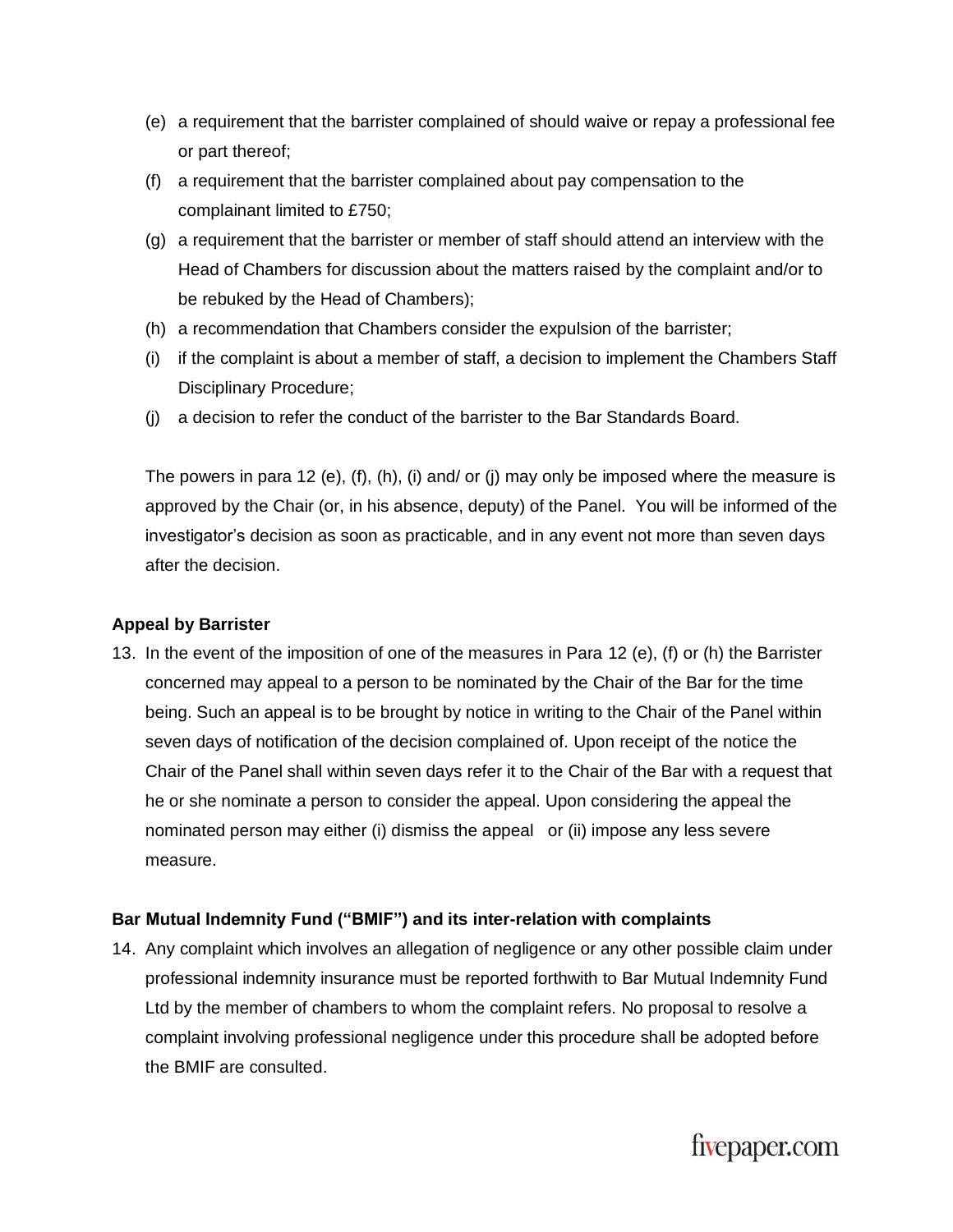## **Confidentiality**

15. All conversations and documents relating to the complaint will be treated as confidential and will be disclosed only to the extent that is necessary. Disclosure will be to the Head of Chambers, members of our management committee and to anyone involved in the complaint and its investigation. Such people will include the barrister or member or staff who you have complained against, the Chair of the Panel and of course the person who investigates the complaint. The Bar Standards Board is entitled to inspect the documents and seek information about the complaint when discharging its auditing and monitoring functions.

#### **Our Policy**

16. As part of our commitment to client care we make a written record of any complaint and retain all documents and correspondence generated by the complaint for a period of six years. Our management committee inspects an anonymised record regularly with a view to improving services.

#### **Complaints to the Legal Ombudsman or Bar Standards Board**

17. If you are unhappy with the outcome of our investigation and you fall within their jurisdiction you may take up your complaint with the Legal Ombudsman, the independent complaints body for complaints about lawyers, at the conclusion of our consideration of your complaint. The Legal Ombudsman is not able to consider your complaint until it has first been investigated by Chambers. Please note the time-frame for referral of complaints to the Legal Ombudsman as set out at paragraphs 2 and 3 above.

You can write to them at:

Legal Ombudsman PO Box 6806, Wolverhampton WV1 9WJ Telephone number: 0300 555 0333 Email: enquiries@legalombudsman.org.uk

18. If you are not the barrister's client and are unhappy with the outcome of our investigation then please contact the Bar Standards Board at:

fivepaper.com